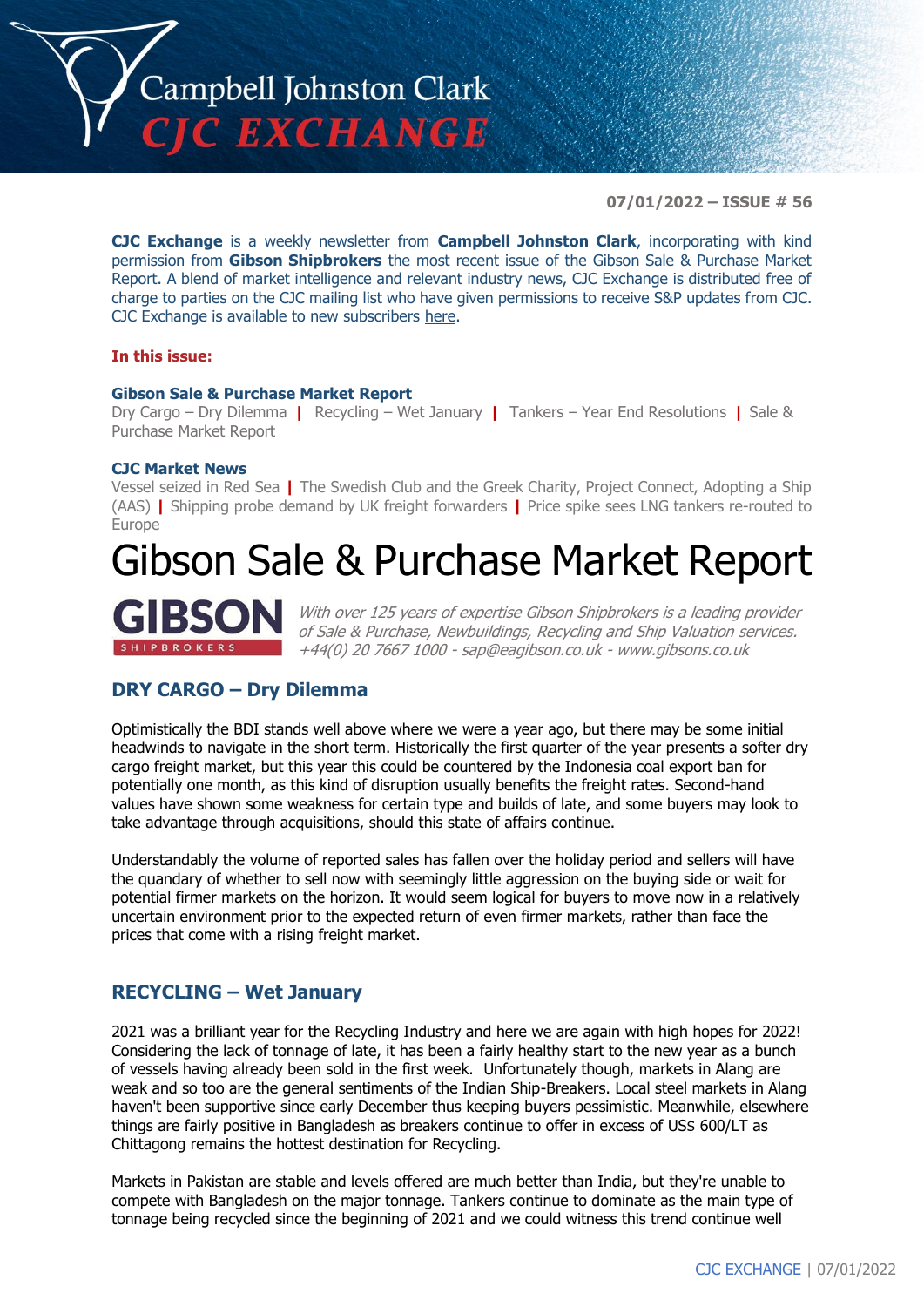

into 2022. Due to multiple factors it remains unclear how the markets could fair this year, although much will of course depend on the number ships being offered for Recycling and how freight rates perform may well determine things.

## **TANKERS – Year End Resolutions**

Since we last signed off on 17<sup>th</sup> December there's been a solid number of sales to wrap up 2021, with all sectors well represented from small chemical tankers upto VLCCs.

2021 was tough year for tankers, but with rising newbuilding costs and strong recycling rates, asset values did well to generally hold their ground. The forced dissolution of the Xihe Holdings/Ocean Tankers group loomed large earlier in the year but ultimately did little to really swamp the market and rather drip-fed tonnage into a diverse number of players with another six MR down to small product chemical tankers sold in December. 2022 broadly holds some optimism for a recovery in earnings and hopefully asset values by default, but the crude market has a hurdle to straddle with some 100 VLCC and Suezmax units heading onto the water this year with knock-on potential to encroach on the clean markets on their clean maiden voyages.

As for most recent developments, the court sale of VLCC "**CHLOE V"** (320,137 dwt/blt 2011 Daewoo) on 30th December has finally closed a long running dispute with the gavel falling at a price of US\$42.1m reflecting particularly the Special Survey now expired and an unknown Navygold Maritime named as the buyer. In contrast, December saw the standard market sale of year older "**ATHENIAN HARMONY"** (298,995 dwt/blt 2010 Hyundai) at US\$42.5m with SS passed back in 2020 to undisclosed Greek interests.

On the products front, the sell-off of three Nordic Tankers' owned LR1/MR2s has also come to a conclusion with a still undisclosed German buyer picking up the "**NORDIC ANNE"** (73,774 dwt/blt 2009 New Times) for US\$13.7m and handysize sisters "**NORDIC AGNETHA" + "NORDIC AMY"** (37,750 dwt/blt 2009 Hyundai Mipo) for US\$11.7m apiece.

## **Gibson Sale & Purchase Market Report**

| <b>Vessel Name</b>       | <b>DWT</b> | <b>Built</b>   | Yard                               | <b>Buyers</b>                   | <b>Price</b><br>$(\frac{\epsilon}{m})$ | <b>Notes</b>                                                                        |
|--------------------------|------------|----------------|------------------------------------|---------------------------------|----------------------------------------|-------------------------------------------------------------------------------------|
|                          |            | <b>BULKERS</b> |                                    |                                 |                                        |                                                                                     |
| <b>SAKURA</b>            | 229,069    | 2010           | <b>Namura</b><br>(JPN)             | Winning<br><b>International</b> | 22                                     | Ore Carrier. SS<br>due 8/22.                                                        |
| JIN QI                   | 93,079     | 2012           | Jiangsu<br><b>Jinling</b><br>(CHN) | <b>Hong Kong</b><br>buyer       | 17.34*                                 | *Auction sale.<br>SS due 3/22.                                                      |
| <b>LOWANDS LIGHT</b>     | 87,605     | 2017           | Oshima<br>Zosen (JPN) buyer        | Chinese                         | 32.5                                   | Dely basis SS<br>psd 1/22.                                                          |
| <b>ATLANTIC LEGEND</b>   | 83,685     | 2009           | Sanoyas<br>(JPN)                   | <b>Undisclosed</b><br>buyer     |                                        | SS psd 5/21.<br><b>BWTS fitted.</b><br>reg 18 Inc TC @<br>\$16.5k pd to 4-<br>7/22. |
| <b>SCARLET ALBATROSS</b> | 81,923     | 2015           | <b>Tsuneishi</b><br>(JPN)          | <b>Greek buyer</b>              | 31.7                                   | SS psd 6/20.                                                                        |
| <b>ORIENT UNION</b>      | 79,754     | 2011           | Fujian<br>Crown<br>(CHN)           | Chinese<br>buyer                | 17.5                                   | SS psd 5/21.<br><b>BWTS fitted.</b>                                                 |

#### **S&P SALES**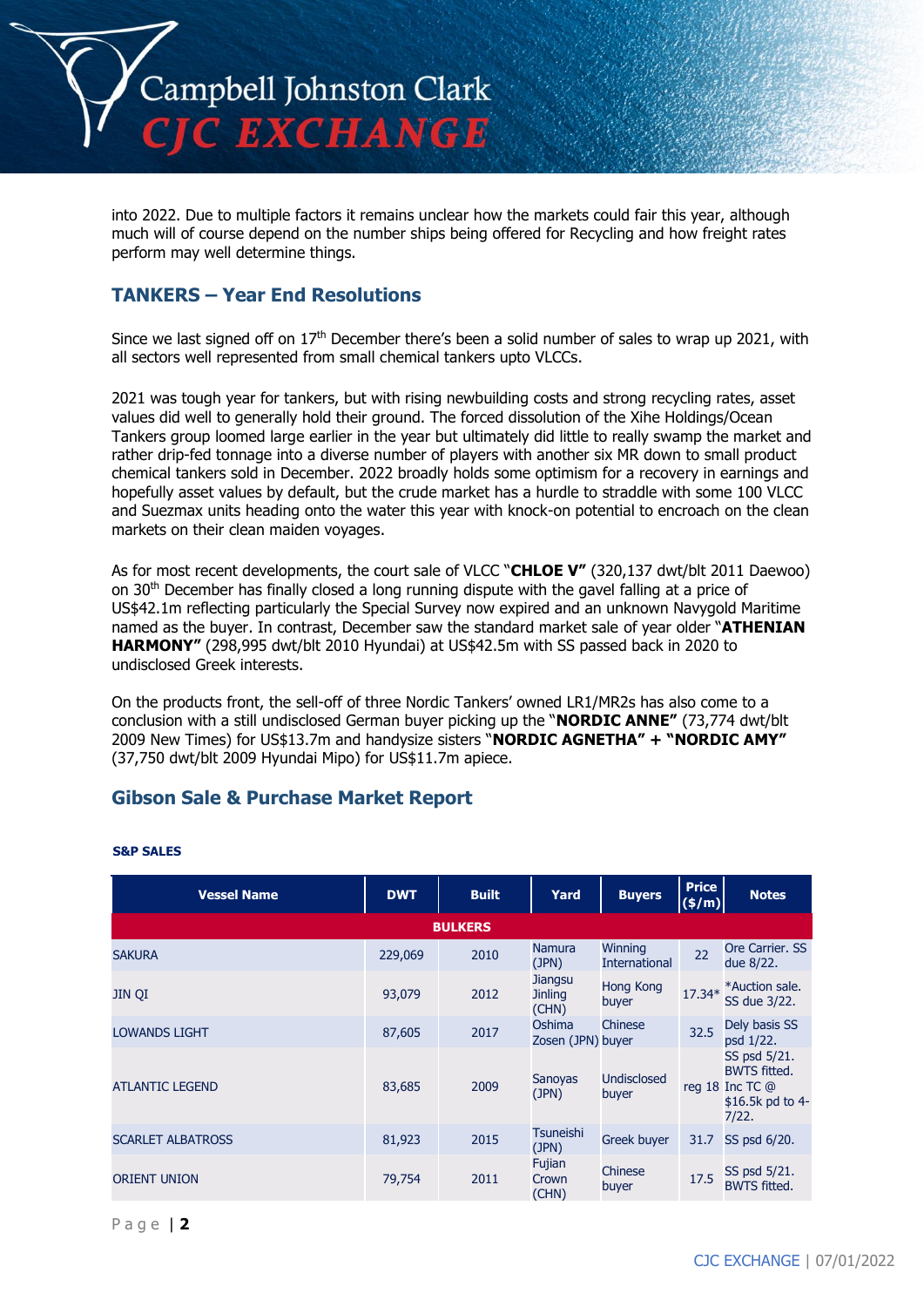Campbell Johnston Clark<br>CJC EXCHANGE

| <b>CORAL DIAMOND</b>                             | 76,596  | 2007           | Imabari<br>(JPN)                    | Chinese<br>buyer                | 16.4                    | SS psd 1/21.<br><b>BWTS fitted.</b>                                             |
|--------------------------------------------------|---------|----------------|-------------------------------------|---------------------------------|-------------------------|---------------------------------------------------------------------------------|
| <b>SCORPIO</b>                                   | 74,930  | 2012           | Sasebo<br>(JPN)                     | Castor<br><b>Maritime</b>       |                         | 23.55 SS due 11/21.                                                             |
| <b>HH PIONEER</b>                                | 72,940  | 1997           | Daedong<br>(KRS)                    | <b>Undisclosed</b><br>buyer     | 8.5                     | <b>BWTS fitted</b>                                                              |
| <b>JIN TAO</b>                                   | 56,731  | 2012           | Qingshan<br>(CHN)                   | Chinese<br>buyer                | 16.06*                  | *Auction sale.<br>SS due 6/22.                                                  |
| TANIKAZE                                         | 56,064  | 2013           | Minami<br>Nippon<br>(JPN)           | <b>Undisclosed</b><br>buyer     | 23                      | SS psd 10/20.                                                                   |
| <b>CRIMSON PRINCESS</b>                          | 38,395  | 2012           | <b>Naikai</b><br>Innoshima<br>(JPN) | <b>Undisclosed</b><br>buyer     | 19.5                    | Logger. SS due<br>6/22.                                                         |
| TIENTSIN                                         | 37,657  | 2016           | Imabari<br>(JPN)                    | <b>Undisclosed</b><br>buyer     | 27                      | SS psd 7/21.<br><b>BWTS fitted.</b>                                             |
| <b>BERGE TARANAKI</b>                            | 36,440  | 2019           | Oshima<br>Zosen (JPN)               | <b>Turkish buyer</b>            | 27                      | DD due 4/22.                                                                    |
| MELBOURNE SPIRIT                                 | 35,573  | 2013           | Qingshan<br>(CHN)                   | European<br>buyer               | 17                      |                                                                                 |
| XING JING HAI + XING YUAN HAI                    | 34,443  | both 2015      | Namura<br>(JPN)                     | <b>Undisclosed</b><br>buyer     |                         | xs 22 SS psd 2020.<br>each BWTS fitted.                                         |
| <b>AS ELBIA</b>                                  | 34,394  | 2011           | <b>SPP</b><br>Tongyeong<br>(KRS)    | <b>Undisclosed</b><br>buyer     |                         | 16.75 SS psd 11/21.                                                             |
| <b>BOXY</b>                                      | 34,148  | 2012           | Dae Sun<br>(KRS)                    | Greek buyer                     | 15.5                    | SS due 3/22.<br>On TC to 2-<br>3/22 @ \$19k<br>pd.                              |
| UBC SYDNEY + UBC SACRAMENTO                      | 31,750  | both 2001      | Saiki (JPN)                         | Undisclosed<br>buyer            | 11 <sup>1</sup><br>each | SS psd 4Q/21<br>+ BWTS fitted.                                                  |
| <b>UNIVERSE KAISA</b>                            | 28,388  | 2004           | Imabari<br>(JPN)                    | <b>Undisclosed</b><br>buyer     | 8.2                     | Logger.<br>DD+BWTS<br>(included in<br>sale) due 1/22.                           |
| <b>DD VANGUARD</b>                               | 26,479  | 2007           | Sungdong<br>(KRS)                   | <b>Turkish buyer</b>            | 12                      | SS due 8/22.                                                                    |
|                                                  |         | <b>TANKERS</b> |                                     |                                 |                         |                                                                                 |
| <b>CHLOE V</b>                                   | 320,137 | 2011           | <b>Daewoo</b><br>(KRS)              | Navygold<br><b>Maritime</b>     | 42.1                    | <b>SS overdue</b><br>11/21.                                                     |
| <b>ATHENIAN HARMONY</b>                          | 298,995 | 2010           | Hyundai<br>Ulsan (KRS)              | <b>Altomare</b>                 | 42.5                    | SS psd 2/20.<br>On subs.                                                        |
| <b>PROSTAR</b>                                   | 115,643 | 2019           | Daehan<br>(KRS)                     | Greek buyer                     | 52                      | Coated. BWTS<br>fitted.                                                         |
| <b>GUANABARA</b>                                 | 106,045 | 2007           | <b>Tsuneishi</b><br>(JPN)           | Castor<br><b>Maritime</b>       | 16.6                    | SS due 6/22.                                                                    |
| <b>NORDIC ANNE</b>                               | 73,774  | 2009           | New Times German<br>(CHN)           | buyer                           | 13.7                    | DD due 8/22.                                                                    |
| <b>OCEAN PLUTO</b>                               | 50,353  | 2007           | SLS (KRS)                           | <b>EGPN</b>                     | $9.6*$                  | *Xihe forced<br>sale.<br>Pumproom.<br>Clean trading.<br>SS due 7/22.            |
| <b>NORD GAINER</b>                               | 50,281  | 2011           | (CHN)                               | Guangzhou Undisclosed<br>buyer  |                         | Deepwell. SS<br>psd 4/21.<br>xs 18 BWTS+Scrubb<br>er. Basis 12<br>mths TC back. |
| <b>HYUNDAI MIPO 2853</b>                         | 50,000  | 2022           | Hyundai<br>Mipo (KRS)               | Dee4 Capital<br><b>Partners</b> | 38.25                   | Deepwell.<br><b>BWTS fitted.</b>                                                |
| DONG-A KRIOS + DONG-A THEMIS + DONG-<br>A TRITON | 49,997  | all 2015       | Hyundai<br>Mipo (KRS) Oceanic       | <b>Tufton</b>                   | 30<br>each              | SS psd 2020.<br><b>BWTS fitted.</b>                                             |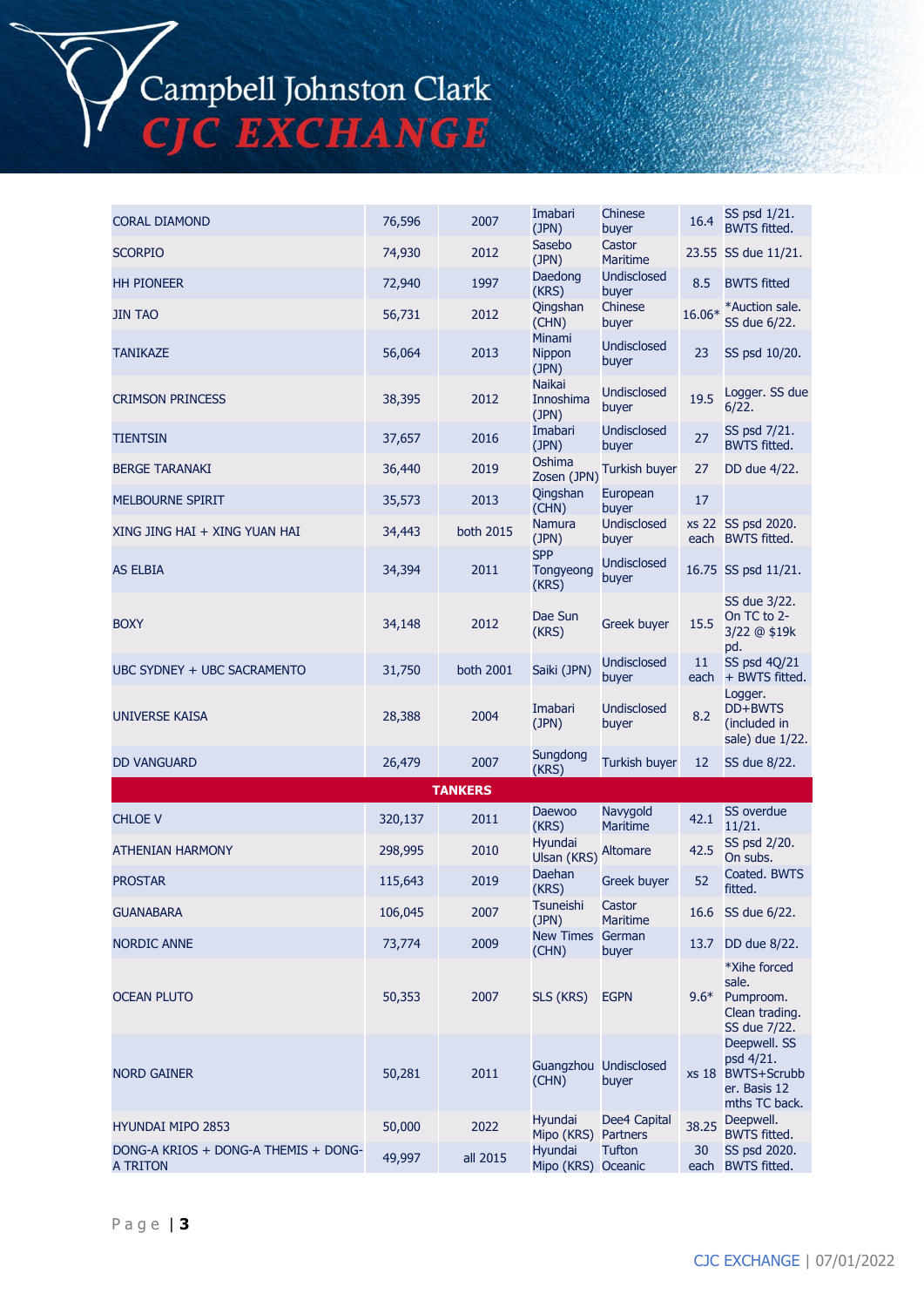

| <b>BIENDONG VICTORY</b>                           | 47,084 | 2001                                 | Onomichi<br>(JPN)                    | <b>UAE</b> buyer            | 6.25                     | Pumproom.<br>Clean trading.<br>SS due 9/21.               |
|---------------------------------------------------|--------|--------------------------------------|--------------------------------------|-----------------------------|--------------------------|-----------------------------------------------------------|
| <b>HARUNA EXPRESS</b>                             | 45,761 | 2004                                 | Minami<br><b>Nippon</b><br>(JPN)     | Seven Islands               | 9                        | Pumproom.<br>Clean trading.<br>DD due 12/22.<br>Old sale. |
| NORDIC AGNETHA + NORDIC AMY                       | 37,750 | both 2009                            | Hyundai<br>Mipo (KRS)                | German<br>buyer             | 11.7<br>each             | Deepwell. DD<br>due $8+10/22$ .<br><b>BWTS fitted.</b>    |
| OCEAN CLOVE + OCEAN DAHLIA + OCEAN<br><b>IRIS</b> | 34,800 | $2019 + 2021 + 20$<br>21             | Fujian<br>Mawei<br>(CHN)             | Pioneer<br><b>Tanker</b>    |                          | Xihe forced<br>sales. Twin ME.<br>Already<br>renamed.     |
| <b>GS FABULOUS</b>                                | 17,527 | 2008                                 | Samho<br>(KRS)                       | <b>BTS Tankers</b>          | $\overline{\phantom{a}}$ | Marineline.                                               |
| <b>OCEAN MANTA</b>                                | 13,488 | 2017                                 | <b>Zhejiang</b><br>Shenzhou<br>(CHN) | <b>Undisclosed</b><br>buyer |                          | Xihe forced<br>sale. Epoxy<br>coated.                     |
| <b>OCEAN JACK</b>                                 | 11,999 | 2018                                 | Samjin<br>(CHN)                      | Hong Lam<br><b>Marine</b>   |                          | Xihe forced<br>sale. Epoxy<br>coated.                     |
| <b>DAEHO SUN STAR</b>                             | 8,832  | 2002                                 | Usuki (JPN)                          | <b>Undisclosed</b><br>buyer | 4.9                      | St. Steel. SS<br>due 1/22.                                |
| NORTHSEA ALPHA + NORTHSEA BETA                    | 8,615  | both 2010                            | Yangzhou<br>Kejin (CHN) buyer        | Undisclosed                 | 4.45<br>each             | Epoxy coated.                                             |
|                                                   |        | <b>GENERAL CARGO / MULTI-PURPOSE</b> |                                      |                             |                          |                                                           |
|                                                   |        |                                      |                                      |                             |                          |                                                           |

| <b>HAYATE</b>   | 13,121 | 2011 | Hakata<br>(JPN) | Undisclosed<br>buver | SS psd 10/21.<br><b>BWTS fitted.</b>                  |
|-----------------|--------|------|-----------------|----------------------|-------------------------------------------------------|
| SPLENDOR TAIPEI | 11,300 | 2007 | Nishi (JPN)     | S.Korean<br>buver    | Tween. Dely SS<br>$psd$ 1/22 +<br><b>BWTS</b> fitted. |

**CONTAINERS / RO-RO / REEFER / PCC**

| CAROLINA TRADER + CALIFORNIA TRADER<br><b>DELAWARE TRADER</b> | 37,000<br>36,919 | both 2017<br>2018 | Jiangsu<br>Newyangzi<br>(CHN)<br>Guangzhou<br>Wenchong<br>(CHN) | Wan Hai<br>Lines  | 48.5<br>each | 2782 TEU.<br>Geared.<br>2708 TEU.<br>Geared. |
|---------------------------------------------------------------|------------------|-------------------|-----------------------------------------------------------------|-------------------|--------------|----------------------------------------------|
| <b>MELBOURNE STRAIT</b>                                       | 25,849           | 2008              | <b>Taizhou</b><br>Kouan<br>(CHN)                                | European<br>buyer |              | 1795 TEU.<br>reg 27 Geared. DD<br>psd 9/21.  |
| <b>REN JIAN ER</b>                                            | 23,465           | 1994              | Seebeckwer Chinese<br>ft (GER)                                  | buyer             | 7.2          | 1687 TEU.<br>Gearless.                       |

### **NEWBUILDING ORDERS**

| <b>Ordering Client</b>   | <b>Vessel</b><br><b>Type</b> | Size / No. of<br>units                         | <b>Shipyard</b><br>(Country) | <b>Delivery</b> | <b>Price</b><br>\$m\$ | <b>Notes</b>                                                                |
|--------------------------|------------------------------|------------------------------------------------|------------------------------|-----------------|-----------------------|-----------------------------------------------------------------------------|
|                          |                              | <b>BULKERS</b>                                 |                              |                 |                       |                                                                             |
| <b>Bocimar</b>           | Newcastlem<br>ax             | 210,000 dwt +2 Beihai                          | Qingdao<br>(CHN)             | 2024            | $\blacksquare$        | <b>Declared</b><br>options. Tier<br>III. EEDI phase<br>2. Ammonia<br>ready. |
| Huaxia Financial Leasing | <b>Ultramax</b>              | 64,000 dwt x 2 $\frac{\text{Nacks}}{\text{C}}$ | (CHN)                        | 2023            |                       |                                                                             |
| <b>Taiwan Navigation</b> | <b>Ultramax</b>              | 63,000 dwt x 2                                 | Oshima<br>(JPN)              | 2024            | ٠                     |                                                                             |
| <b>Wisdom Marine</b>     | Handymax                     | 40,000 dwt x 1                                 | Hakodate<br>(JPN)            | 2024            | ٠                     |                                                                             |
|                          |                              | <b>GENERAL CARGO / MULTI-PURPOSE</b>           |                              |                 |                       |                                                                             |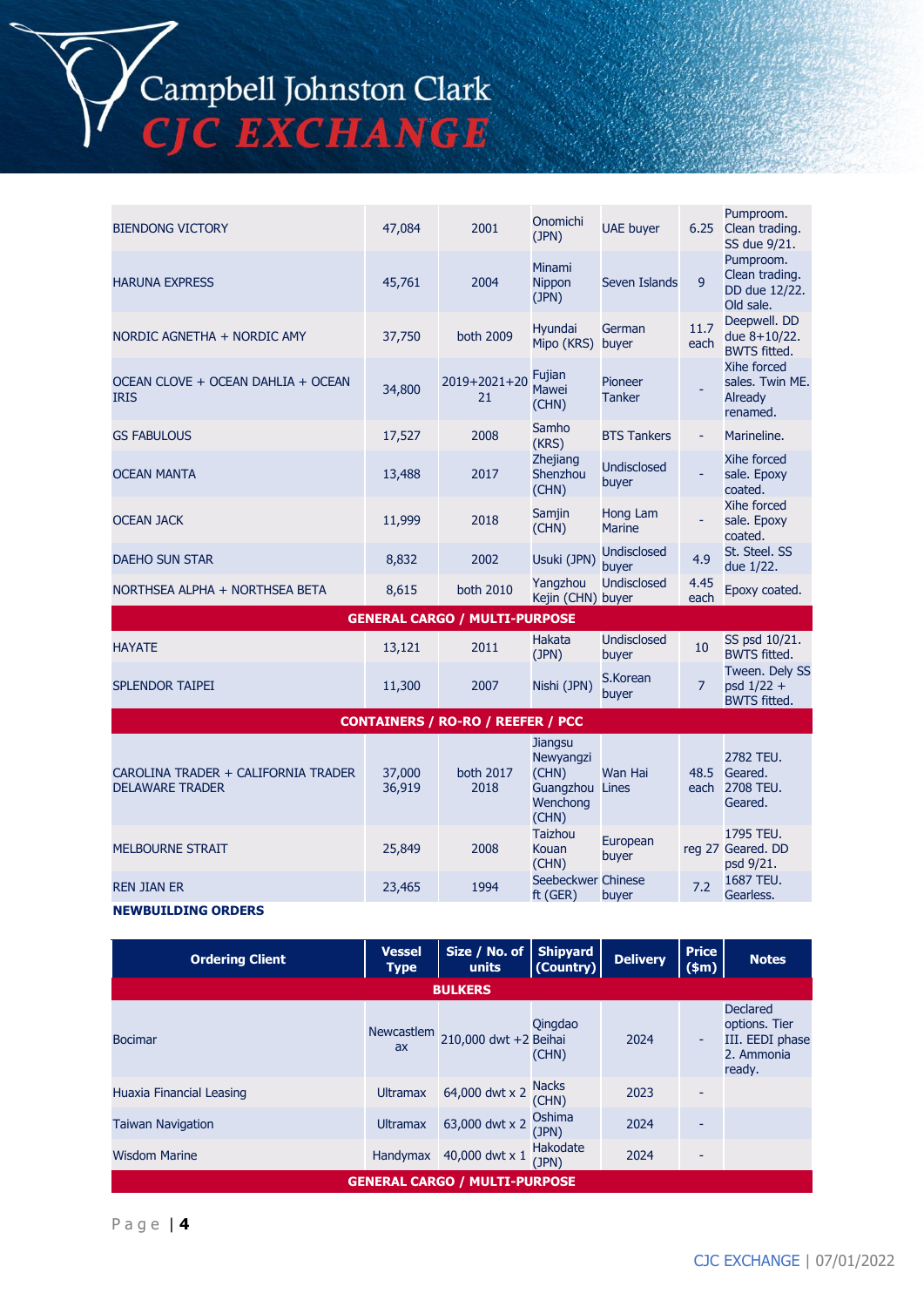Campbell Johnston Clark<br>CJC EXCHANGE

| ? German buyer          | Gen Cargo                      | 5,000 dwt x 6                                   | <b>Fosen Yard</b><br>(GER) | 2023      |        |                                                          |
|-------------------------|--------------------------------|-------------------------------------------------|----------------------------|-----------|--------|----------------------------------------------------------|
|                         |                                | <b>CONTAINERS/RO-RO/REEFER/PCC</b>              |                            |           |        |                                                          |
| <b>Maersk</b>           | Containershi<br>р              | 16,000 TEU +4 Hyundai HI                        |                            | 2024-2025 | $175*$ | <i><b>*Declared</b></i><br>options.<br>Ammonia<br>ready. |
| Costamare               | Containershi<br>p              | 13,000 TEU x 2 $\frac{\text{Yang}}{\text{Can}}$ | (CHN)                      | 2023-2024 |        | <b>Against long</b><br>term T/C.                         |
| <b>TS Lines</b>         | Containershi                   | 7,000 TEU x 2 SWS (CHN)                         |                            | 2024      |        |                                                          |
|                         |                                | <b>GAS (LNG / LPG / LAG / CO2)</b>              |                            |           |        |                                                          |
| <b>Celsius Shipping</b> | <b>LNG</b>                     | 180,000 cbm x Samsung                           | (KRS)                      | 2025      |        | ME-GA M/E.                                               |
| <b>CMES</b>             | <b>LNG</b>                     | 175,000 cbm x Dalian<br>$1+1$                   | (CHN)                      | 2024      |        | LOI.                                                     |
| <b>CSSC Leasing</b>     | <b>LNG</b>                     | 175,000 cbm x Jiangnan<br>$1+1$                 | (CHN)                      | 2024      |        | LOI.                                                     |
| <b>CSSC Leasing</b>     | <b>LNG</b>                     | 174,000 cbm x Hudong                            | (CHN)                      | 2024      |        | GTT NO96<br>cargo system,                                |
| JS&Co                   | <b>LPG</b>                     | 93,000 cbm x<br>$2+2$                           | Jiangnan<br>(CHN)          | 2025      | 85     | Ammonia<br>powered                                       |
| <b>CenerTech</b>        | <b>LNG</b><br><b>Bunkering</b> | 12,000 cbm x 1                                  | Nantong<br>CIMC (CHN)      | 2024      |        |                                                          |

#### **Recycling Activity**

| <b>Vessel Name</b>            | <b>BUILT</b> | <b>DWT</b>             | <b>LWT</b> | <b>Delivery</b>           | <b>Price</b><br>$(*)$ lwt | <b>Notes</b>                                              |  |
|-------------------------------|--------------|------------------------|------------|---------------------------|---------------------------|-----------------------------------------------------------|--|
|                               |              | <b>FPSO</b>            |            |                           |                           |                                                           |  |
| <b>STYBARROW VENTURE MV16</b> | 2007 / Korea | 155,273                | 25,324     | India                     |                           | <b>HKC Green</b><br><b>Recycling into</b><br><b>India</b> |  |
| <b>TANKER</b>                 |              |                        |            |                           |                           |                                                           |  |
| <b>GARIN</b>                  | 1995 / korea | 46,700                 | 9,597      | as-is Oman                | 575                       |                                                           |  |
|                               |              | <b>LPG</b>             |            |                           |                           |                                                           |  |
| <b>APODA</b>                  | 1997 / Korea | 23,469                 | 9,835      | as-is<br><b>Singapore</b> | 550                       | <b>HKC Green</b><br><b>Recycling into</b><br>India        |  |
|                               |              | <b>CHEMICAL TANKER</b> |            |                           |                           |                                                           |  |
| <b>PROSPERITY</b>             | 1997 / Korea | 19,481                 | 5,341      | India                     |                           |                                                           |  |

### **Recycling Prices (US\$/LWT)**

|                                | <b>Banglades</b> | <b>Pakistan</b> | <b>India</b> | <b>Turkey</b> |
|--------------------------------|------------------|-----------------|--------------|---------------|
| Tank/Cont/Ro-Ro/Capes/LPG/PCC  | 600/610          | 590/605         | 565/575      | 340/355       |
| Dry Cargo/Bulk/Tween/Gen Cargo | 590/600          | 580/590         | 555/565      | 330/340       |
|                                |                  |                 |              |               |

#### **Newbuild and Second Hand Values** (\$ million)

| . .            | <b>Newbuild</b> | 5 Year Old | 10 Year<br>Old |
|----------------|-----------------|------------|----------------|
| <b>Tankers</b> |                 |            |                |
| <b>VLCC</b>    | 111             | 73         | 48             |
| <b>SUEZMAX</b> | 76              | 49         | 31.5           |
| <b>AFRAMAX</b> | 60              | 43.25      | 28.5           |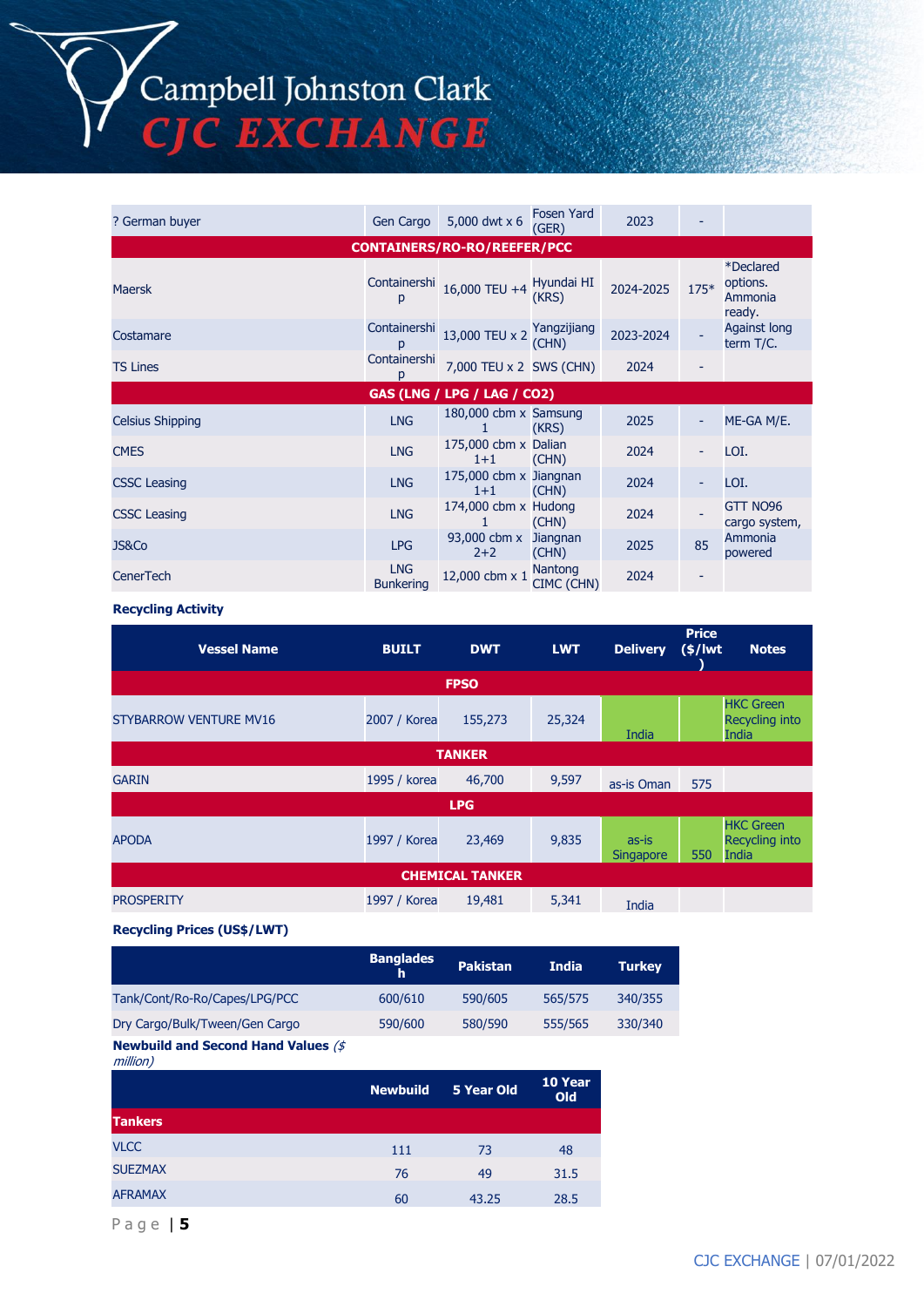

| <b>MR</b>                   | 42             | 31                                        | 20               |
|-----------------------------|----------------|-------------------------------------------|------------------|
| <b>Bulkers</b>              |                |                                           |                  |
| <b>CAPESIZE</b>             | $60.5^{\circ}$ | 43.5                                      | 35               |
| <b>KAMSARMAX / PANAMAX</b>  | $35^$          | 33.5k                                     | 24.5k/21.75<br>р |
| <b>ULTRAMAX / SUPRAMAX</b>  | $33^$          | 30.5u                                     | 21s              |
| <b>HANDYSIZE</b>            | $29.5^{\circ}$ | 27                                        | 19               |
| $\sim$ $\sim$ $\sim$ $\sim$ | .              | $\sim$ $\sim$ $\sim$ $\sim$ $\sim$ $\sim$ |                  |

^=Chinese price (otherwise based upon Japanese / Korean country of build)

**This report has been produced for general information and is not a replacement for specific advice. While the market information is believed to be reasonably accurate, it is by its nature subject to limited audits and validations. No responsibility can be accepted for any errors or any consequences arising therefrom. No part of the report may be reproduced or circulated without our prior written approval. © E.A. Gibson Shipbrokers Ltd 2021.**

# CJC Market News



Campbell Johnston Clark (CJC) is a medium-sized international law firm advising on all aspects of the shipping sector, from ship finance to dry shipping and comprehensive casualty handling, and all that happens in between. Today, we have offices in London, Newcastle, Singapore and Miami.

## **Vessel seized in Red Sea**



carrying out "hostile acts".

As reported by various international media, Yemen's Houthi rebels have seized a United Arab Emirates flagged cargo vessel off the Hodeidah province. The vessel, reportedly bearing the name "RAWABI", was en-route to the Saudi port of Jizan from the island of Socotra in the Red Sea. Houthi rebels and the Saudi-led coalition, the latter still in the midst of a battle with the Houthis and have been for years, have provided contrary explanations as to the incident. Houthi rebels have alleged that the vessel was carrying Saudi military equipment and had entered Yemen's waters for the purpose of

A spokesperson for the Saudi-led coalition states that this was untrue and that the vessel was, in fact, carrying medical supplies. They furthered that the vessel was returning to Jizan after completing a mission to establish a field hospital on Socotra island. The coalition spokesperson also stated that the rebels must release the ship forthwith and threatened that the coalition forces will take all necessary measures and procedures if this is not done, including the use of force.

On Sunday, the United Kingdom Maritime Trade Operations (UKMTO) stated that it received a report of a vessel attack near Hodeidah and have begun an investigation. It is unclear at the moment whether this was the same attack. Nevertheless, the UKMTO issued an advisory to mariners to exercise caution in the area.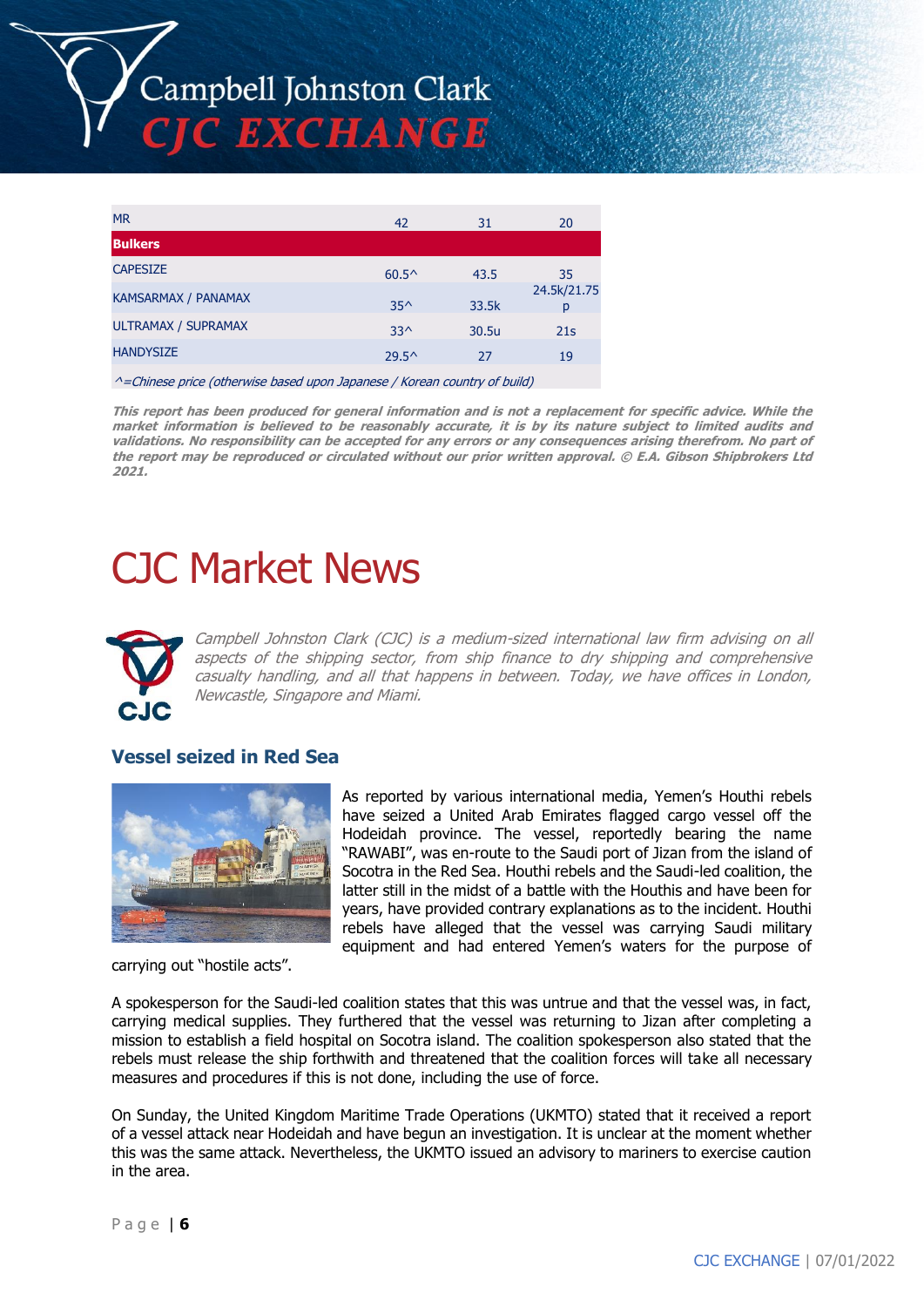

Since 2014, the Houthi rebels have been in a battle with the Yemen government, the latter recognised by the United Nations. In 2015, the Saudi-led coalition intervened and pledged to assist the government. The United Nations have stated that by the end of 2021, hundreds of thousands of people would have been killed by the on-going conflict. Observers have stated that the conflict in Yemen is the largest humanitarian crisis in the world.

## **The Swedish Club and the Greek Charity, Project Connect, Adopting a Ship (AAS)**



This Christmas the Swedish Club decided to support the Greek charity, Project Connect, in its 'Adopt a Ship' campaign. The "Adopt a Ship" programme of Project connects primary school students with seafarers in order to educate youngsters about the seafaring profession and the maritime sector. In practice, a primary school class adopts a vessel for one academic year and, during this period, primary school students communicate with the crew on a weekly basis, gain first-hand knowledge of life at sea by sharing their experiences, "travel" with the crew by tracking their voyage on a world map and engaging in interactive learning activities.

The program is addressed to primary school (third, fourth, fifth and sixth grades) and is introduced in the context of different courses (e.g. history, geography, music), aiming to inform students about life onboard vessels, cargo carried by ships, trading patterns and geography. The goals of the programme are to highlight the importance of the contributions seafarers and shipping companies make to the world and society, enhance students' knowledge about seafarers, ships, shipping, geography, culture and commerce and offer opportunities to the young generation to pursue a maritime career.

The Swedish Club achieved to support the Adopt a Ship programme due to the success of the Club's very first Marine Insurance Course online, which took place in May of this year and saw more than 70 members and business partners joining the Club. The use of technology meant that the Club was able to invite a greater number of delegates to participate, and as a result, made the decision that the course fees that would normally be charged for non-members would be donated to a charitable cause.

The Swedish Club's Team Piraeus is active in supporting the local charities in Greece. Ludvig Nyhlén, Area Manager Team Piraeus says: "This is a cause very close to our hearts. It is important that we look to encourage the seafarers of the future. Even in such a maritime focused environment as Greece, modern children can feel very divorced from what happens at sea. The 'Adopt a Ship' programme is an ideal way to encourage that involvement and, hopefully, generate enthusiasm for a career in the maritime sector."

## **Shipping probe demand by UK freight forwarders**

UK freight forwarders have demanded that the UK government open a probe into the container shipping market following widespread disruption to supply chains.

The British International Freight Association (BIFA) cited "dreadful service levels, and hugely inflated rates" whilst accusing carriers of profiteering without regard to customers. BIFA has suggested that the UK competition law's exemptions for liner operators are causing further harm to international trade on top of the already precarious situation.

In a letter to Parliamentary Under-Secretary of State for Transport, Robert Courts, BIFA director Robert Keen said "BIFA members fully accept that a free-market economy is open to all, but are increasingly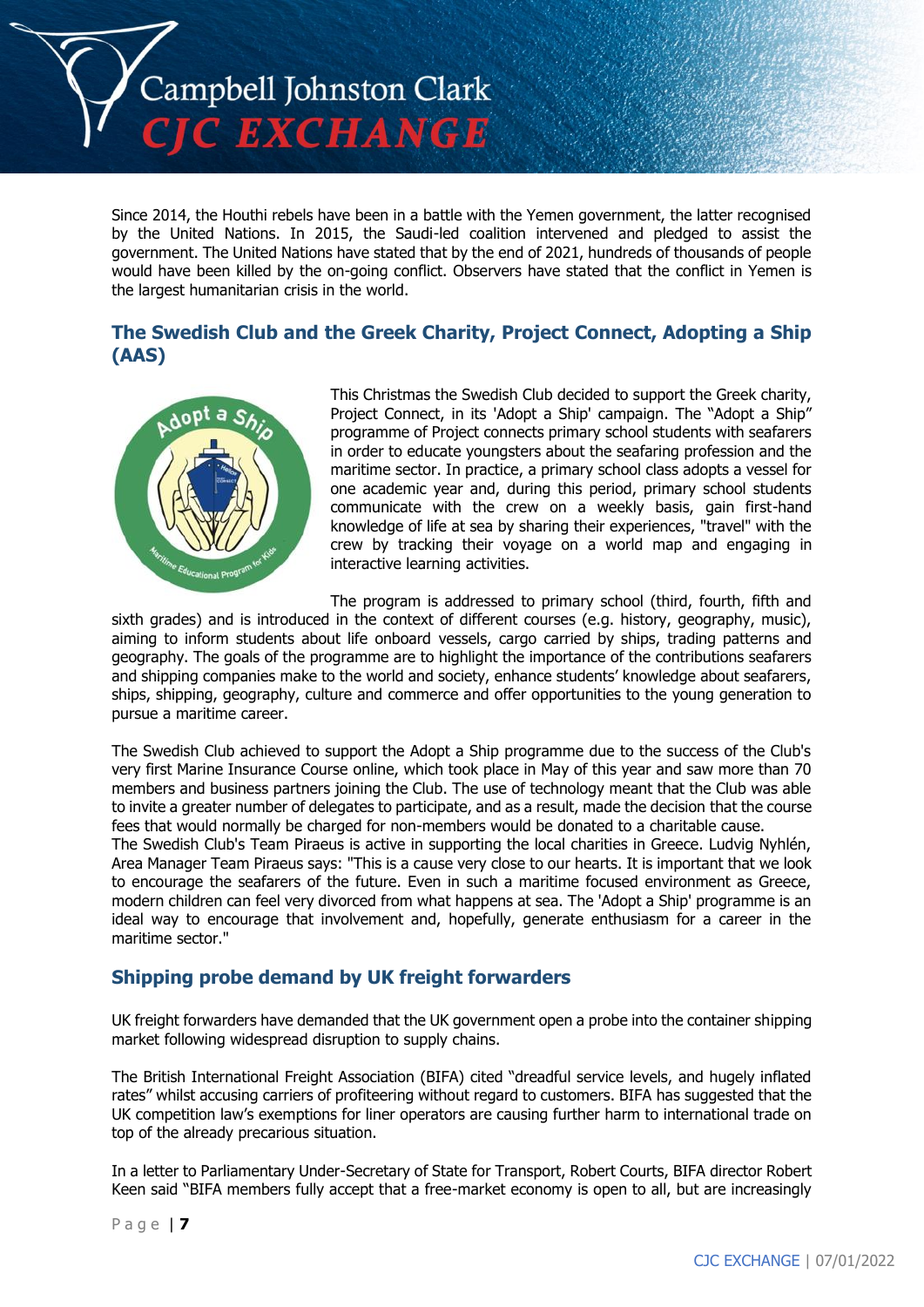

concerned that the activities of the container shipping lines, and the exemptions from legislation from which they benefit, are distorting the operations of that market to the shipping lines' advantage."

Pointing to the consolidation of the shipping industry, BIFA has made clear that in 2015 there were 27 major container shipping lines, with the largest line controlling 15.3% of the market. Today, those figures stand at 15 shipping lines, with one alliance controlling over 40%.

Keen further stated that "Drewry recently issued a profit forecast of more than \$150 billion for 2021 for the main container shipping lines. To put that into perspective, this is more than has been achieved in the previous 20 years combined, and many BIFA members consider it to be a case of blatant profiteering."

BIFA joins an ever-growing list of organisations in calling on the government to take action to assess whether the current arrangements in place, in the container shipping market, are in breach of competition law.

Regulators in the United States have already begun to look closely at the sector, keeping an eye on three major liner alliances to ensure that competition is fair.

## **Price spike sees LNG tankers re-routed to Europe**



According to data from Kpler and Bloomberg, thirteen Liquified Natural Gas carriers have been diverted from their regular deliveries in Asia. The vessels are now in transit to ports across Europe in order to capitalize on the higher sale prices currently seen on the Continent. The vessels are mainly sailing form West Africa and the United Stated of America.

Traders of Natural Gas are sparing no expense to capitalize on

Europe's energy crisis, which may not last for shipments arriving in February. Of the thirteen vessels, one has reportedly been instructed to turn around and re-trace its footsteps through the Panama Canal. Bloomberg estimates the canal charges alone for the vessel's re-transit are around USD \$400,000.

The gas crisis in Europe has seen LNG carriers flock to the Continent over recent weeks. The last week of December saw more than 30 tankers from the U.S. making the voyage, driven by a record spike in European Natural Gas prices on the 21st December 2021.

Prices have declined since the December spike but remain higher than the current rate in Asia. The Asian market rate remains lower than expected this year. Subdued demand from China, pollution restrictions ahead of the Winter Olympics and reduced factory activity before the Lunar New Year have ensured that for the time being, LNG carriers will continue to prioritize Europe over Asia as the destination to offload their cargoes.

For more information, please contact:

James Clayton Tel: +44 (0) 207 855 9669 Email: [jamesc@CJCLaw.com](mailto:jamesc@CJCLaw.com) [www.cjclaw.com](http://www.cjclaw.com/)

Gibson Shipbrokers Tel: +44(0) 20 7667 1000 Email: [sap@eagibson.co.uk](mailto:sap@eagibson.co.uk)

P a g e | **8**